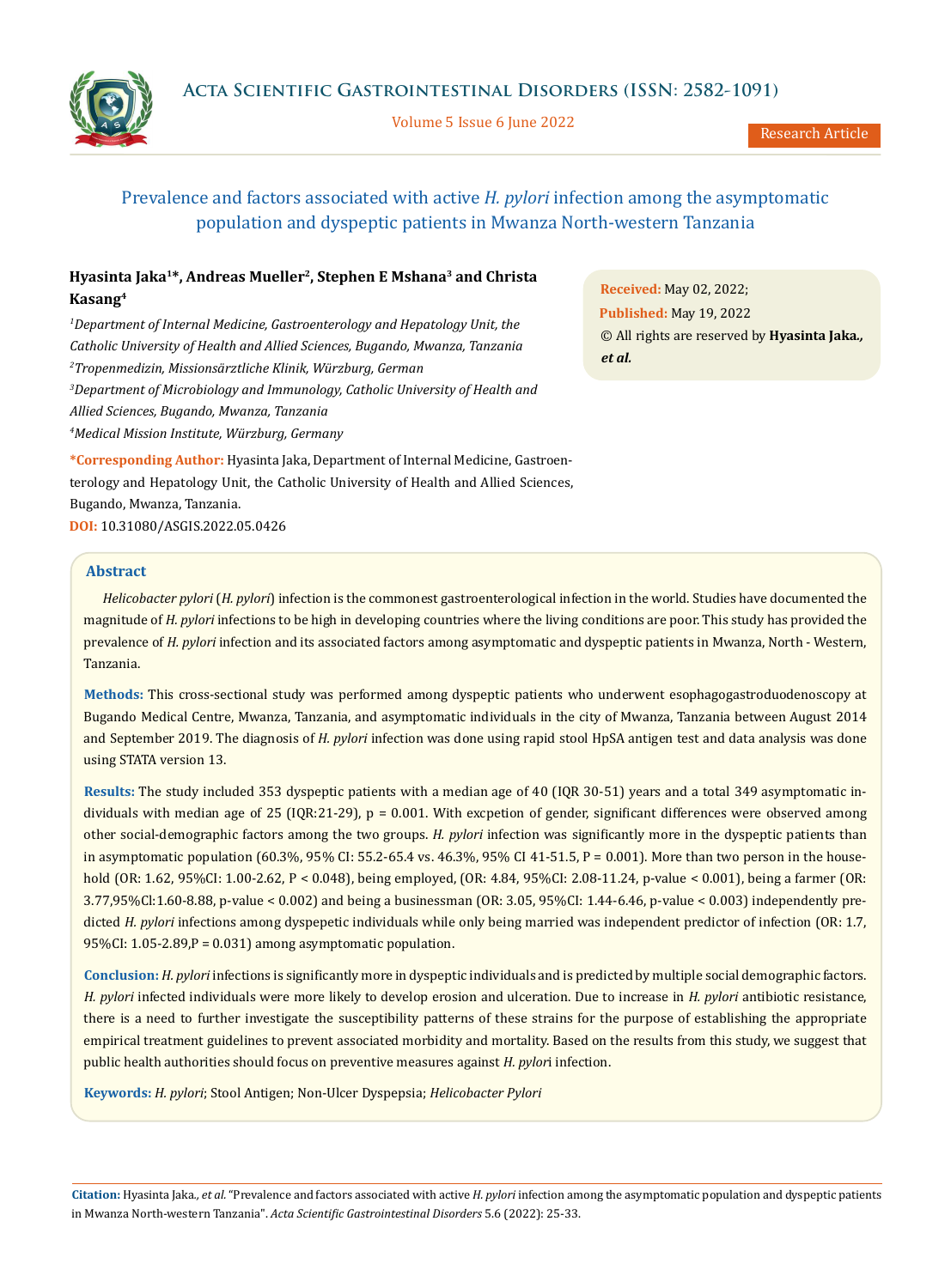### **Introduction**

*Helicobacter pylori (H. pylori)* infection is transmitted by fecaloral route through contaminated food and water. The prevalence of *H. pylori* infection varies worldwide among different geographical regions and correlates with diverse socio-demographic factors [1]. Limited data available on the prevalence of *H. pylori* show that the positivity rate is much higher in developing countries (70-90%) than in industrialized countries 25-50% [2]. The *H. pylori* seroprevalence in East Africa has been found to range from 46% in Tanzania to 75% in Rwanda  $[3-7]$ . In 2003, it was observed that in developed world, *H. pylori* infection rate in asymptomatic individuals ranged from 5 to 15%, while the infection rate in limited resources countries was 36 to 82%. In developing countries, 30-50% of infections are acquired during early childhood and in 50-70% during adulthood [8,9]. In Egypt the prevalence of *H. pylori* among asymptomatic individuals has been found to be 87.6% which is almost the same as 86.8% in South Africa  $[10,11]$ . There is no published data from East Africa among asymptomatic adult population.

Dyspepsia is the commonest symptom that occurs in patients with *H. pylori* infection and it is one of the warning symptoms for peptic ulcer and carcinoma of the stomach  $[12,13]$ . As defined in ROME criteria, dyspepsia is postprandial fullness, early satiation, epigastric pain, and epigastric burning, for the past 3 months and symptoms onset ≥6 months but other upper gastrointestinal symptoms such as nausea, belching or abdominal bloating may coexist, therefore, are not considered as cardinal features  $[14]$ . Poor hygiene standards, simple and crowded living conditions, high number of persons in the household, infected family members and drinking unsafe water are among the factors found to be associated with *H. pylori* infections [15,16]. Other factors include low education level, regular smoking, alcohol drinking, overweight, obesity and high meat consumption [3,17-20,21-23]. The epidemiology of *H. pylori* is not well described in Tanzania; therefore, this study was done to determine the prevalence and associated factors of active *H. pylori* infection among asymptomatic and dyspeptic patients attending the Bugando Medical Centre, and asymptomatic individuals in Mwanza City, Tanzania.

#### **Methods**

This was a cross-sectional study that included dyspeptic patients undergoing upper Esophagogastroduodenoscopy (OGD) at the endoscopy unit of the Bugando Medical Centre (BMC), Mwanza, Tanzania and asymptomatic individuals recruited from the community between August 2014 and August 2019. The study population included all dyspeptic patients based on ROME criteria who were planned for upper gastrointestinal tract endoscopy as part of their workup for dyspeptic symptoms. Patients aged 18 years and above with dyspeptic symptoms that had no history of antibiotic use in past 30 days were serially enrolled in the study until the desired sample size was reached. The asymptomatic individuals were recruited from the community at Nyamagana and Ilememla districts in Mwanza, the recruitment sites were outside the BMC building and at Igombe town center. The announcements were circulated few days before the study together with the brochures about *H. pylori* infection. All individuals who volunteered to participate aged 18 years and above, who had no prior history of dyspepsia as defined by ROME criteria and neither on antibiotic for the past 30 days nor PPI for the past two weeks were enrolled. Those who agreed to be involved in the study were given written consent form to fill in and all informations were confidential. All participants who had stool for *H. pylori* positive were directed to be managed by clinicians as per local treatment guideline This study is was approved by the Ethics and Research Committee of CUHAS/Bugando with an updated clearance for publication number CREC/066b/2015.

Stool samples were collected using disposable stool containers. *H. pylori* antigen was detected using HpSA antigen test (The SD-Bioline *H. pylori* Ag Rapid test-Germany) following manufacturer's instructions. The test has sensitivity of 95%, specificity of 94% and positive predictive value of 84% [24]. It is a non-invasive test that has been recommended for pre- and post-eradication therapy monitoring [24]. The OGD was done to characterize the lesion. All patients with positive stool were treated according to the world gastroenterology organization's global guidelines for developing countries [24].

Data were entered into the computer using excel software and analyzed using STATA version 13. The main outcome in this study was positive antigen for *H. pylori* in the stool. The categorical variables such as sex, occupation, education, marital status, number of family members, type of drinking water, type of sanitary, meat consumption, alcohol use, smoking habit and body mass index (BMI) were summarized as proportions while age was summarized as median with interquartile range (IQR). Variables were subjected to univariable and multivariable logistic regression analysis to determine the independent risk factors of *H. pylori* positivity. Backward elimination (deletion) was used to select factors for multiple re-

**Citation:** Hyasinta Jaka*., et al.* "Prevalence and factors associated with active *H. pylori* infection among the asymptomatic population and dyspeptic patients in Mwanza North-western Tanzania". *Acta Scientific Gastrointestinal Disorders* 5.6 (2022): 25-33.

26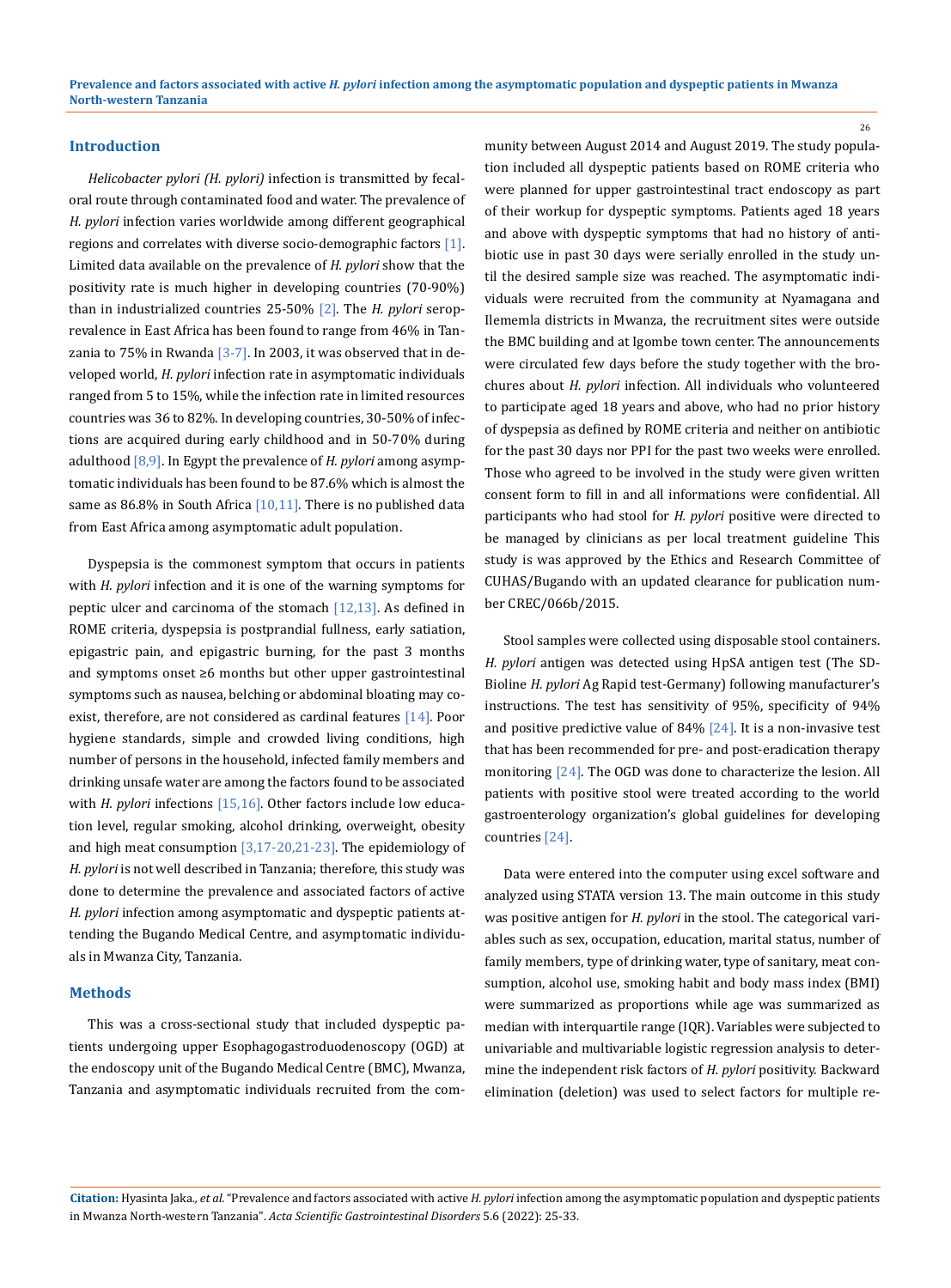27

gression analysis. All the independent variables were entered into the analysis first and each one was deleted one at a time if they do not contribute to the regression equation. The strength of association between *H. pylori* positivity and different variables were computed by odds ratio with their respective 95% confidence intervals. In all analyses, factors with p- values less than 0.05 were considered statistically significant.

### **Results**

## **Social Demographic distribution among symptomatic and dyspeptic individuals**

The two groups were not similar, table 1. Dyspeptic patients were significantly older than asymptomatic patiens (42 (IQR:3051) vs. 25 (IQR:21-29), p = 0.001). Gender distribution was almost equal among the majority of the participants from symptomatic group, those who had reported using treated water were 66.8% compred to 43.75% reported in the asymptomatic group (Table 1).

Among the dyspeptic patients, the median age was 40 (IQR 30- 51) years. Male and female participants had almost equal distribution whereby females were 179 (50.7%). Of 353 participants, 138 (39.1%) were married and the majority 329 (93.2%) of participants had formal education. Regarding profession, there were 138 (39.1%) business owners, 71 (20.1%) employed, 63 (17.9%) farmers, 48 (13.6%) retired and 33 (9.3%) students.

| <b>Variable</b>        | <b>Symptomatic (Dyspeptic)</b> | <b>Asymptomatic</b>     | Pearson chi <sup>2</sup> | <b>P-Value</b> |  |  |
|------------------------|--------------------------------|-------------------------|--------------------------|----------------|--|--|
|                        | Individual ( $N = 353$ )       | Individuals $(N = 349)$ |                          |                |  |  |
| Age**                  |                                |                         |                          |                |  |  |
|                        | 42 (IQR:30-51)                 | 25 (IQR:21-29)          |                          | 0.001          |  |  |
|                        | Gender                         |                         |                          |                |  |  |
| Male                   | 174/353 (49.3%)                | 146/349 (41.8%)         | 3.8577                   | 0.050          |  |  |
| Female                 | 179/353 (50.7.3%)              | 203/349 (58.2%)         |                          |                |  |  |
|                        | Occupation                     |                         |                          |                |  |  |
| Farmers                | 63/353 (18%)                   | 69/349 (19.8%)          |                          |                |  |  |
| Students               | 33/353 (39%%)                  | 203/349 (58.2%)         | 115.9695                 | 0.001          |  |  |
| <b>Business</b>        | 138/353 (63.71%)               | 23/349 (6.6%)           |                          |                |  |  |
| Employed               | 71/353 (20.1%%)                | 54/349 (15.4%)          |                          |                |  |  |
| Retired                | 48/353 (13.6%)                 | $0/349(0\%)$            |                          |                |  |  |
| Marital                |                                |                         |                          |                |  |  |
| Single                 | 135/353 (38.2%)                | 93/349 (26.6%)          | 62.6922                  | 0.001          |  |  |
| Married                | 218/353 (61.8%)                | 256/349 (73.4%)         |                          |                |  |  |
| Number of              |                                |                         |                          |                |  |  |
|                        | people in household            |                         |                          |                |  |  |
| $\leq$ 2               | 229/353 (64.9%%)               | 10/349 (2.9%)           | 161.0978                 | 0.001          |  |  |
| > 2                    | 124/353 (35.1%)                | 339/349 (97.1%)         |                          |                |  |  |
| $BMI**$                |                                |                         |                          |                |  |  |
|                        | 26 (IQR:14.7-39)               | 22 (IQR:20-24)          |                          | 0.001          |  |  |
| Type of drinking water |                                |                         |                          |                |  |  |
| Treated                | 16/353 (43.7%)                 | 233/349 (66.8%)         | 182.8858                 | 0.001          |  |  |
| Not treated            | 337/353 (61.1%)                | 116/349 (33.2%)         |                          |                |  |  |

**Table 1:** Demographic Factors Among Asymptomatic Individuals and Dyspeptics in Mwanza, Northwest Tanzania.

\*\* It was calculated as Median.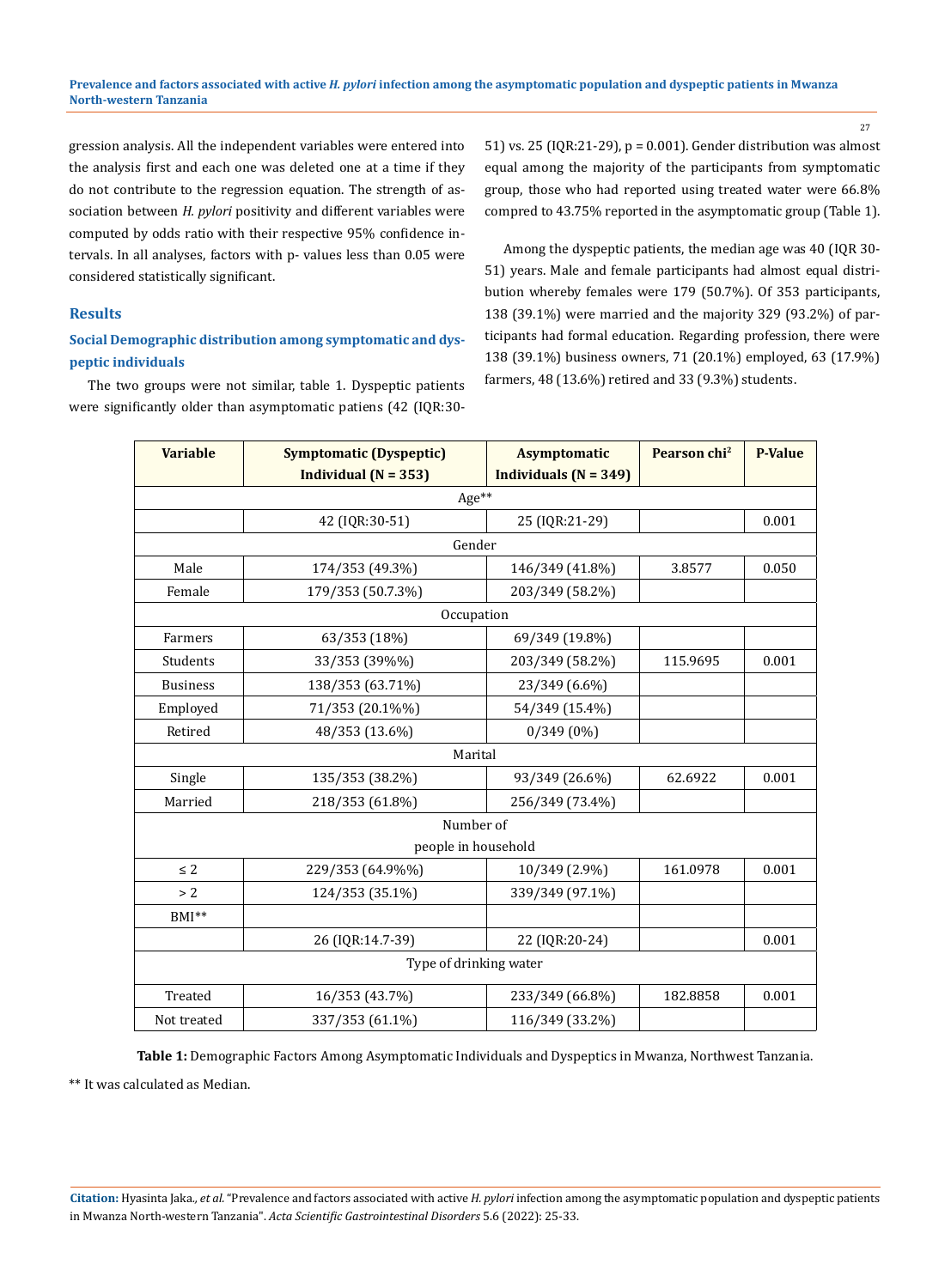## **Prevalence and factors associated with active infection among asymptomatic individuals**

Out of 349 asymptomatic individuals tested for *H. pylori* infection, 154 were positive. It was found that being married was independent predictor of infections among asymptomatic population (OR: 1.7, 95%CI: 1.05-2.89, P = 0.031) on multivariate analysis. In this group gender, age, BMI and type of drinking water had no association with *H. pylori* positivity. Additionally, occupation and number of family members per household had no association with *H. pylori* among asymptomatic group table 2.

| <b>Variable</b>                 | <b>Positive Asymptomatic</b>              | <b>Univariate analysis</b> |         | <b>Multivariate analysis</b> |         |  |
|---------------------------------|-------------------------------------------|----------------------------|---------|------------------------------|---------|--|
|                                 | <b>Individuals (<math>N = 349</math>)</b> | OR (95% CI)                | p-value | OR (95%) CI                  | p-value |  |
| Age**                           | 25 (IQR21-29)                             | $0.99(0.97 - 1.02)$        | 0.826   | $0.99(0.97 - 1.02)$          | 0.900   |  |
|                                 |                                           | Gender                     |         |                              |         |  |
| Male (146)                      | 60/146 (41.1%)                            | 1                          |         |                              |         |  |
| Female (203)                    | 94/203 (46.3%                             | $1.2(0.80-1.89)$           | 0.334   | 1.37 (0.876-2.149)           | 0.166   |  |
|                                 | Occupation                                |                            |         |                              |         |  |
| Farming/agricul-<br>ture $(69)$ | 27/69 (39.13%)                            |                            |         |                              |         |  |
| Students (205)                  | 88/205 (42%)                              | $1.16(0.67 - 2.04)$        | 0.581   |                              |         |  |
| Business (23)                   | 12/23 (52.17%)                            | 1.69 (0.65-4.38)           | 0.275   |                              |         |  |
| Employed (54)                   | 27/54 (51.92%)                            | $1.68(0.81 - 3.47)$        | 0.162   | 1.49 (0.809-2.78)            | 0.198   |  |
| Marital                         |                                           |                            |         |                              |         |  |
| Single (93)                     | 32/93 (34.41%)                            | $\mathbf{1}$               |         |                              |         |  |
| Marital (256)                   | 122/256 (47.6%)                           | 1.73 (1.05-2.84)           | 0.028   | 1.74 (1.051-2.89)            | 0.031   |  |
| Number of Family member         |                                           |                            |         |                              |         |  |
| $\leq 2(10)$                    | 3/10(3%)                                  | 1                          |         |                              |         |  |
| > 2(339)                        | 339/349 (97%)                             | $1.01(0.94-1.07)$          | 0.714   | 1.35 (0.861-2.133)           | 0.189   |  |
| Drinking water                  |                                           |                            |         |                              |         |  |
| Treated (233)                   | 107/233 (45.92%)                          | $\mathbf{1}$               |         |                              |         |  |
| Not treated (116)               | 47/116 (40.52%)                           | $0.80(0.51-1.25)$          | 0.338   |                              |         |  |
| BMI <sup>**</sup>               | 22 (IQR20-24)                             | $0.99(0.94-1.05)$          | 0.894   |                              |         |  |

**Table 2:** Factors Associated with Active Infections among 349 Asymptomatic Individuals.

\*\*Median.

## **Prevalence and factors associated with active infection among dyspeptic patients**

A total of 353 patients with dyspepsia were enrolled in the study. Positive *H. pylori* stool antigen was detected in 213 (60.3%, 95%CI: 55.2-65.4) of 353 non-repetitive stool samples tested. More than one person in the household (OR: 1.62, 95%CI: 1.00-2.62, p = 0.048) being employed (OR:4.84,95%CI:2.08-11.24, p-value < 0.001), being a farmer (OR: 3.77,95%Cl:1.60-8.88, p-value < 0.002) and being businessman (OR:3.05,95%CI:1.44-6.46, p-value < 0.003). were found to be independent predictors of *H. pylori* on multivariate analysis table 3.

## **Gastrointestinal symptoms and signs among patients presented with dyspepsia**

All patients presented with dyspepsia, some of them presented with other associated symptoms shown in Table 4. Participants infected with *H. pylori* had eight and nine odds of developing erosion (OR: 8.53, 95%CI 2.82-25.84, p < 0.001) and ulceration (OR: 9.07, 95%CI 2.89-28.50, p < 0.001) compared to those with no infection. In addition, Gastrointestinal bleeding was found to be a predictor of *H. pylori* active infection (OR: 1.77, 95%CI: 1.02-3.07, p = 0.040).

**Citation:** Hyasinta Jaka*., et al.* "Prevalence and factors associated with active *H. pylori* infection among the asymptomatic population and dyspeptic patients in Mwanza North-western Tanzania". *Acta Scientific Gastrointestinal Disorders* 5.6 (2022): 25-33.

28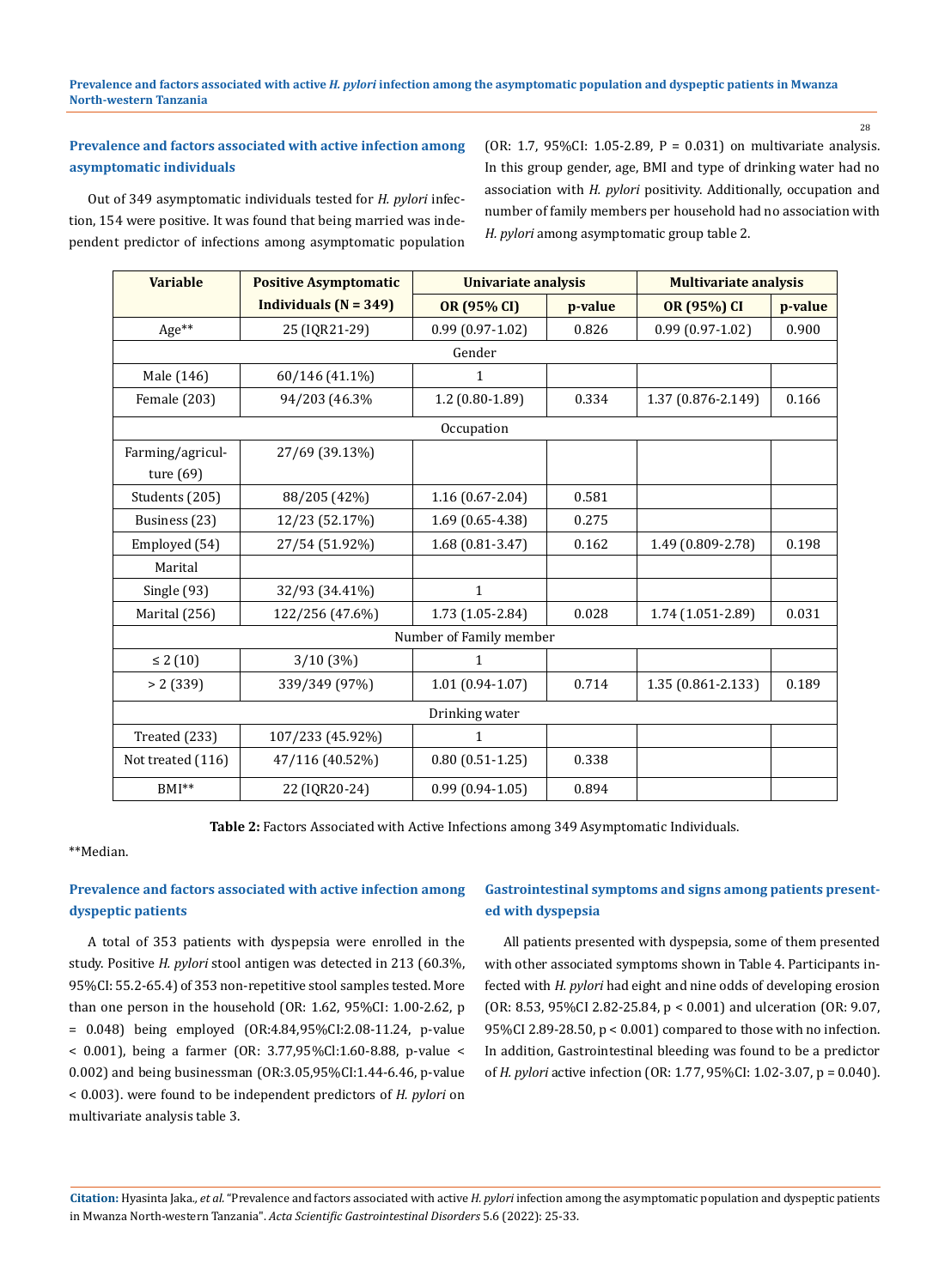**Prevalence and factors associated with active** *H. pylori* **infection among the asymptomatic population and dyspeptic patients in Mwanza North-western Tanzania**

29

| Characteristic      | <b>Total number</b><br>353 | H. pylori positivity    | <b>Univariate</b>   |         | <b>Multivariate</b> |         |
|---------------------|----------------------------|-------------------------|---------------------|---------|---------------------|---------|
|                     |                            |                         | OR (95% CI)         | p-value | OR (95% CI)         | p-value |
|                     |                            | Age                     |                     |         |                     |         |
|                     |                            | 42 (IQR: 30-51)         | $1.01(0.99-1.02)$   | 0.197   | $1.01(0.99-1.2)$    | 0.213   |
|                     |                            | Gender                  |                     |         |                     |         |
| Male                | 174                        | 105/174 (60.3%)         | $\mathbf{1}$        |         |                     |         |
| Female              | 179                        | 108/179 (60.3%)         | $0.9(0.65-1.53)$    | 0.99    | $0.99(0.62 - 1.58)$ | 0.980   |
|                     |                            | Education               |                     |         |                     |         |
| No formal education | 24                         | 16/24 (66.7%)           | $\mathbf{1}$        |         |                     |         |
| Primary             | 97                         | 60/97 (61.9%)           | $0.81(0.31 - 2.08)$ | 0.663   |                     |         |
| Secondary           | 118                        | 61/118 (51.7%)          | $0.53(0.21-1.34)$   | 0.184   |                     |         |
| College             | 114                        | 76/114 (66.7%)          | $1(0.39-2.54)$      | 1.000   | $1.04(0.82 - 1.30)$ | 0.751   |
|                     |                            | Occupation              |                     |         |                     |         |
| Retired             | 48                         | 19/48 (39.6%)           | $\mathbf{1}$        |         |                     |         |
| Students            | 33                         | 15/33 (45.5%)           | $1.3(0.52 - 3.12)$  | 0.599   | $1.92(0.66 - 5.60)$ | 0.227   |
| <b>Business</b>     | 138                        | 88/138 (63.7%)          | $2.6(1.37 - 5.27)$  | 0.004   | $3.05(1.44 - 6.46)$ | 0.003   |
| Employed            | 71                         | 48/71 (67.6%)           | 3.1 (1.48-6.82)     | 0.003   | 4.84 (2.08-11.24)   | 0.000   |
| farming/agriculture | 63                         | 43/63 (68.2%)           | 3.2 (1.49-7.19)     | 0.003   | 3.77 (1.60-8.88)    | 0.002   |
|                     |                            | Marrital                |                     |         |                     |         |
| Single              | 135                        | 133/135 (58.1%)         | $\mathbf{1}$        |         |                     |         |
| Marital             | 218                        | 80/218 (64.5%)          | 1.31 (0.83-2.06)    | 0.238   |                     |         |
|                     |                            | Number of Family member |                     |         |                     |         |
| $\leq 2$            | 229                        | 127/229 (55.6%)         | $\mathbf{1}$        |         |                     |         |
| $>2\,$              | 124                        | 79/124 (63.3%)          | 1.38 (0.89-2.13)    | 0.149   | $1.62$ (1.00-2.62)  | 0.048   |
| Drinking water      |                            |                         |                     |         |                     |         |
| <b>Bottled</b>      | 16                         | 7/16 (43.7%)            | $\mathbf{1}$        |         |                     |         |
| Not bottled         | 337                        | 206/337 (61.1%)         | 2.02 (0.73-5.56)    | 0.173   | 2.34 (0.800-6.83)   | 0.120   |
|                     |                            | Sanitary type           |                     |         |                     |         |
| Flushed             | 174                        | 101/174 (58%)           | $\mathbf{1}$        |         |                     |         |
| Non flushed         | 179                        | 112/179 (62.6%)         | $1.20(0.78-1.85)$   | 0.385   |                     |         |
| Smoking             |                            |                         |                     |         |                     |         |
| N <sub>O</sub>      | 329                        | 201/329 (61.1%)         | $\mathbf{1}$        |         |                     |         |
| <b>YES</b>          | 24                         | 12/24 (50%)             | $0.63(0.27-1.46)$   | 0.287   |                     |         |
| Meat consumption    |                            |                         |                     |         |                     |         |
| Often               | 181                        | 113/181 (62.4%)         | $\mathbf{1}$        |         |                     |         |
| Occasional          | 137                        | 82/137 (59.9)           | $0.89(0.56 - 1.41)$ | 0.640   |                     |         |
| Vegetarian (never)  | 35                         | 18/35 (51.4%)           | $0.63(0.31-1.31)$   | 0.225   |                     |         |
| BMI                 | 353                        | 26 (IQR 14.7-39)        | 1.39 (25.4-26.6)    | 0.110   |                     |         |

**Table 3:** Factors associated with Positive *H. pylori* Stool Antigen (HpSA antigen) among 353 Adult Dyspeptic Patients undergoing Upper Gastrointestinal Endoscopy at the Gastroenterology Unit of the Bugando Medical Centre.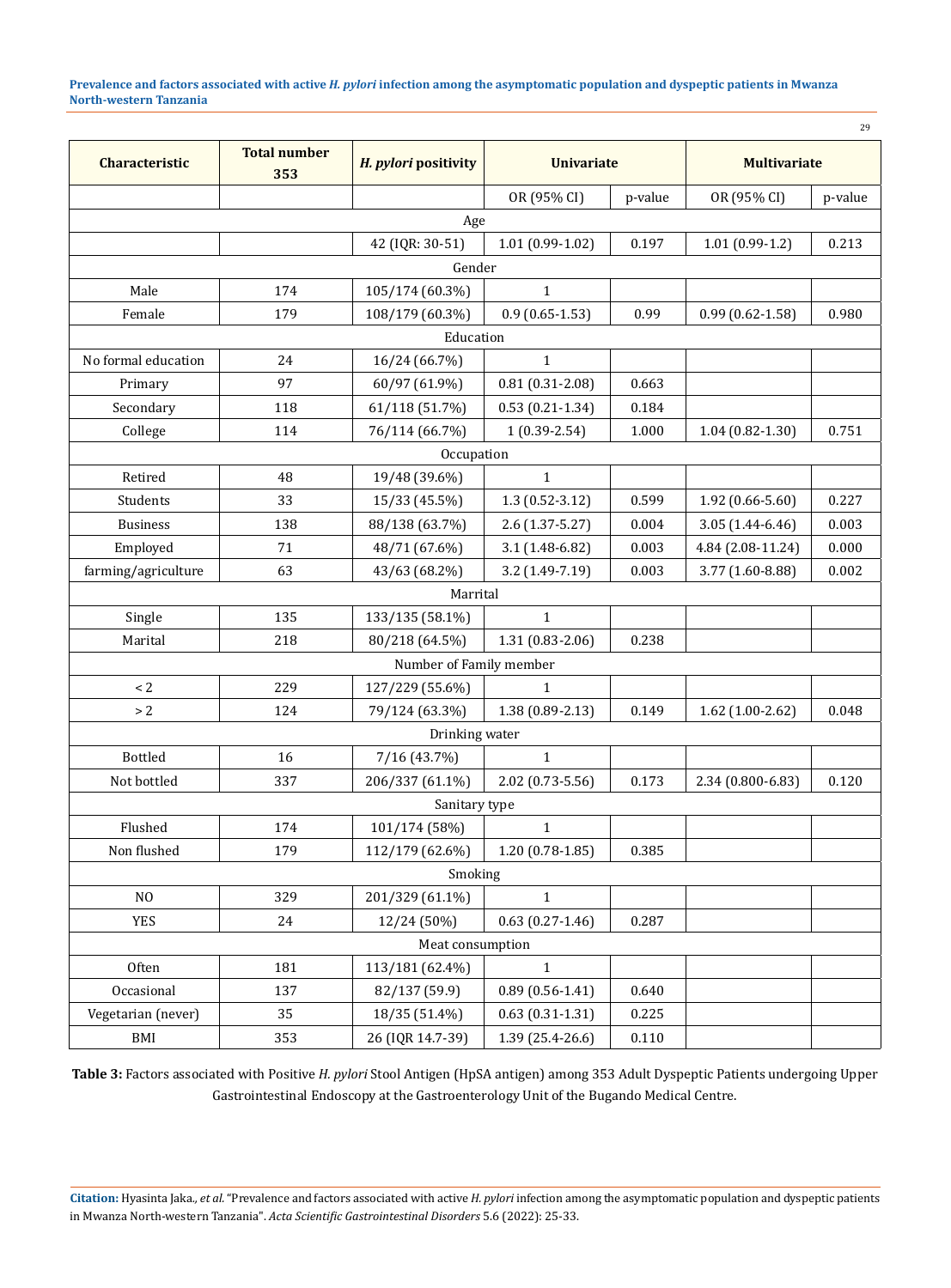## **Endoscopic findings among patients presented with dyspepsia at Bugando, Mwanza Tanzania**

The endoscopic findings were grouped into five (5) categories; no lesions, gastritis or gastric ulcer, gastroesophageal reflux (GERD), duodenitis or duodenal ulcer, mixed sites of gastric and duodenal lesions and complications of peptic ulcer (stenosis, tumour, perforations). The majority 234/353 (66.3%) of the patients in this study had gastritis or gastric ulcers in the stomach. A total of 15/353 (4.3%) had no identified lesion in the stomach or duodenum (non-ulcer dyspepsia) and 9/353 (2.5%) had complications of peptic ulcers (Table 4), of which 7 (1.93%) has gastric tumours; 5 adenocarcinoma, 1 lymphoma and 1 gastrointestinal stroma tumour.

| Location                    | <b>Frequency</b> (n) | Percentage % |
|-----------------------------|----------------------|--------------|
| Non ulcer Dyspepsia         | 27                   | 7.7          |
| Gastritis /gastric ulcer    | 234                  | 66.2         |
| Duodenitis/duodenal ulcer   | 33                   | 9.3          |
| Both Gastric and duodenal   | 50                   | 14.2         |
| lesions                     |                      |              |
| Pyloric stenosis and perfo- | 2                    | 0.7          |
| rations)                    |                      |              |
| Gastric tumors              | 7                    | 2            |
| Total                       | 353                  | 100          |

**Table 4:** The Major Endoscopic findings among 353 Adult Dyspeptic patients undergoing Upper Endoscope at the Gastroenterology unit of Bugando.

#### **Discussion**

*H. pylori* infection occurs worldwide, the infection can lead to erosion or ulceration with the risk of progression to malignancy. In Tanzania, there is no published data which have reported the prevalence of *H. pylori* infection among asymptomatic adults. In this study we have compared the symptomatic and asymptomatic individuals. The active *H. pylori* infection was 44.1% among asymptomatic individuals and 60.3% among dyspeptic patients**.** It was observed that, active *H. pylori* infection was higher in dyspeptic patients which was also observed in some parts of Africa  $[6,25]$ . However, the prevalence is lower than other studies done in other parts of Africa [7,25,26]. The differences in prevalence might be due to geographical variations and differences in socioeconomic status because these factors have been found to influence *H. pylori* infections [27-29]. Compared to a study in Rwanda, the higher prevalence in Rwanda could be due to the fact that the study population included patients with chronic dyspepsia, it should be noted that patients with chronic dyspepsia, have more chances of being *H. pylori* positive [7]. Compared to the studies done in India, the prevalence in our study was higher compared to some areas in India, which was between 24 to 27% [30,31]. In thess studies the sample sizes were small, retrospective and included children, it is known that the prevalence of *H. pylori* is lower in children.The prevalence of *H. pylori* infection among asymptomatic healthy adults in Mwanza was 44% using a stool antigen test which is significantly lower. This is comparable a study from United Arab Emirates where 41% asymptomatic subjects were positive  $[32]$ , and contrary to study done in South Africa which showed 86.8% of the study population had active infection  $\left[33\right]$ . The higher prevalence is due to the fact that the study was done in the health facility setting, which could increase the chance to the contaminations. In our study, the prevalence was higher than the study which was done in Taiwan where the prevalence was19%  $[34]$ . This could be due to the differences in socialeconomic status in Taiwan is better compared to our place [35], having good socialeconimic status helps good hygen practices in the community which is one of infection prevention and control [36].

30

In this study, being married was a risk factors for *H. pylori* infection which is comparable to a previous report whereby intrafamilial infection was considered to be one of the main routes of transmission for *H. pylori* especially intra-spousal transmission [37,38]. This is because the transmission of infection by fecal-oral routes is higher when the individual is staying closer.

In this study, it was found that more than 2 people living in the same house was a risk factor for *H. pylori* infection, but in other studies found that living together among household with less than 4 persons had no association with *H. pylori* infection [39].Moreover, people involved in farming and agricultural activities were found to have increased risk of *H. pylori* infections compared to students, this was also observed in Ghanian study whereby being a farmer was the risk of acquiring the infection  $[40]$ . This could be due to possible zoonotic transmission because many animals are also infected with *H. pylori* and transmission to humans [41,42], has been documented. In this study it was found that, being businessman and being employed were the risks for acquiring the infection contrary to other studies, we hypothesised that, due to the fact that these two groups are involved more in movements from one place to another, therefore, they meet with different people, hence high chances of infection is high.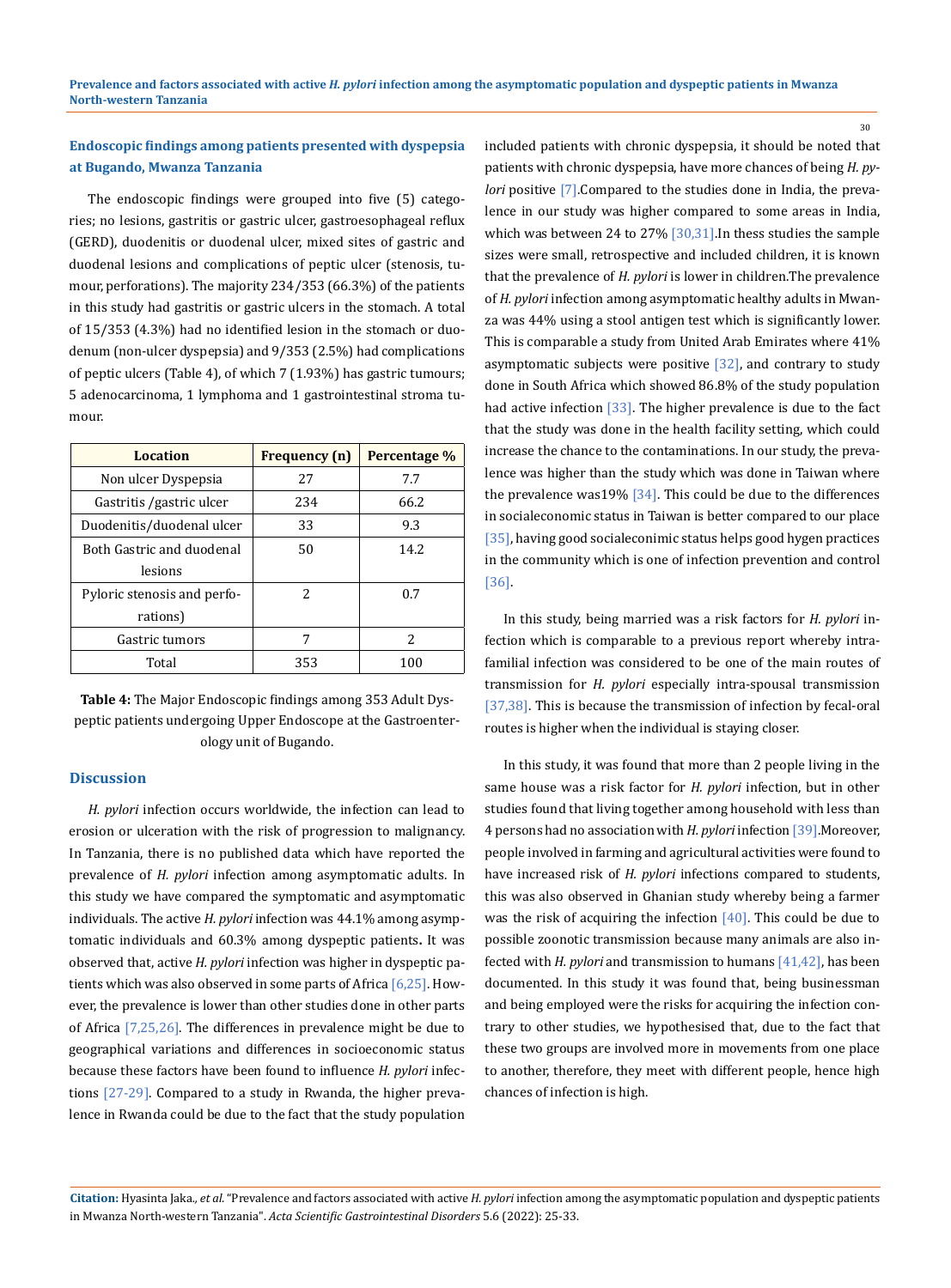As documented previously, erosion/ulceration was found significantly more often in patients who had *H. pylori* infection [43]. This is because *H. pylori* bacteria, through a different mechanism, can lead to erosion and ulcer formation [44,45]. The major endoscopic findings in our study among dyspeptic patients infected with *H. pylori* were gastric lesions (erosions and ulcerations), which matches very good to the findings in previous studies [6,46]. Moreover, due to these erosions and ulcerations, GI bleeding as complications was found to predict *H. pylori* infections in our study as in previous studies  $[47, 48]$ . The limitation of this study is that, there may be a recall bias to some participants and this could cause asymptomatic participatns might be symptomatic.

In conclusion, *H. pylori* infections is significantly more in dyspeptic individuals and is predicted by multiple social demographic factors. *H. pylori* infected individuals were more likely to develop erosion and ulceration. Due to increase in *H. pylori* antibiotic resistance, there is a need to further investigate the susceptibility patterns of these strains for the purpose of establishing the appropriate empirical treatment guidelines to prevent associated morbidity and mortality.

### **Acknowledgment**

 We would like to thank Dr Sarah W. Matuja and all nurses at the Bugando endoscopy unit for helping us with the patient recruitment.

### **Author Summary**

*H. pylori* is the infection of poverty, which is widely distributed, it affects mostly undeveloped world. The infection can present with symptoms or with no symptoms (asymptomatic). The *H. pylori infection* among asymptomatic individuals has not been studied much in Africa. Little is known on the prevalence and distribution of the diseases among asymptomatic individuals. This study was done to establish the magnitude of *H. pylori* infections among dyspeptic patients and asymptomatic individuals in the city of Mwanza, Tanzania. Prevalence and associated factors of active *H. pylori* infection among dyspeptic patients and asymptomatic individuals have been documented. These findings are important in implementing the preventive and control measures of the infection. Moreover, to scientists, it shows the areas of further research.

### **Bibliography**

1. Tanih N., *et al*[. "An African perspective on](https://pubmed.ncbi.nlm.nih.gov/19341534/) *Helicobacter pylori*: [prevalence of human infection, drug resistance, and alterna](https://pubmed.ncbi.nlm.nih.gov/19341534/)tive approaches to treatment". *[Annals of Tropical Medicine and](https://pubmed.ncbi.nlm.nih.gov/19341534/) Parasitology* [103.3 \(2009\): 189-204.](https://pubmed.ncbi.nlm.nih.gov/19341534/)

2. Hellmig S., *et al*. "*Helicobacter pylori* [infection in Africa and Eu](https://www.ncbi.nlm.nih.gov/pmc/articles/PMC1773899/)[rope: enigma of host genetics".](https://www.ncbi.nlm.nih.gov/pmc/articles/PMC1773899/) *Gut* 52.12 (2003): 1799.

31

- 3. Jaka H., *et al*[. "Sero-prevalence and associated factors of](https://www.ncbi.nlm.nih.gov/pmc/articles/PMC5111996/) *Helicobacter pylori* [infection among adult patients with dyspepsia](https://www.ncbi.nlm.nih.gov/pmc/articles/PMC5111996/)  [attending the gastroenterology unit in a tertiary hospital in](https://www.ncbi.nlm.nih.gov/pmc/articles/PMC5111996/)  Mwanza, Tanzania". *[African Health Sciences](https://www.ncbi.nlm.nih.gov/pmc/articles/PMC5111996/)* 16.3 (2016): 684- [689.](https://www.ncbi.nlm.nih.gov/pmc/articles/PMC5111996/)
- 4. Mathewos B., *et al*[. "Seroprevalence and trend of](https://www.researchgate.net/publication/258525733_Seroprevalence_and_trend_of_Helicobacter_pylori_infection_in_Gondar_University_Hospital_among_dyspeptic_patients_Gondar_North_West_Ethiopia) *Helicobacter pylori* [infection in Gondar University Hospital among dyspep](https://www.researchgate.net/publication/258525733_Seroprevalence_and_trend_of_Helicobacter_pylori_infection_in_Gondar_University_Hospital_among_dyspeptic_patients_Gondar_North_West_Ethiopia)[tic patients, Gondar, North West Ethiopia".](https://www.researchgate.net/publication/258525733_Seroprevalence_and_trend_of_Helicobacter_pylori_infection_in_Gondar_University_Hospital_among_dyspeptic_patients_Gondar_North_West_Ethiopia) *BMC Research Notes* [6.1 \(2013\): 346.](https://www.researchgate.net/publication/258525733_Seroprevalence_and_trend_of_Helicobacter_pylori_infection_in_Gondar_University_Hospital_among_dyspeptic_patients_Gondar_North_West_Ethiopia)
- 5. Kimanga AN., *et al*. "*[Helicobacter pylori](https://pubmed.ncbi.nlm.nih.gov/20429490/)*: prevalence and antibi[otic susceptibility among Kenyans".](https://pubmed.ncbi.nlm.nih.gov/20429490/) *SAMJ: South African Medical Journal* [100.1 \(2010\): 53-57.](https://pubmed.ncbi.nlm.nih.gov/20429490/)
- 6. Ayana SM., *et al*[. "Upper gastrointestinal endoscopic findings](https://pubmed.ncbi.nlm.nih.gov/26867268/)  and prevalence of *[Helicobacter pylori](https://pubmed.ncbi.nlm.nih.gov/26867268/)* infection among adult [patients with dyspepsia in northern Tanzania".](https://pubmed.ncbi.nlm.nih.gov/26867268/) *Tanzania Journal [of Health Research](https://pubmed.ncbi.nlm.nih.gov/26867268/)* 16.1 (2014).
- 7. Walker TD., *et al*. "*[Helicobacter pylori](https://pubmed.ncbi.nlm.nih.gov/24598794/)* status and associated [gastroscopic diagnoses in a tertiary hospital endoscopy popu](https://pubmed.ncbi.nlm.nih.gov/24598794/)lation in Rwanda". *[Transactions of the Royal Society of](https://pubmed.ncbi.nlm.nih.gov/24598794/) Tropical [Medicine and Hygiene](https://pubmed.ncbi.nlm.nih.gov/24598794/)* 108.5 (2014): 305-307.
- 8. [Rothenbacher D and Brenner H. "Burden of](https://pubmed.ncbi.nlm.nih.gov/12814770/) *Helicobacter pylori* and *H. pylori*[-related diseases in developed countries: recent](https://pubmed.ncbi.nlm.nih.gov/12814770/)  [developments and future implications".](https://pubmed.ncbi.nlm.nih.gov/12814770/) *Microbes and Infection* [5.8 \(2003\): 693-703.](https://pubmed.ncbi.nlm.nih.gov/12814770/)
- 9. Kim JH., *et al*[. "Seroepidemiological study of](https://pubmed.ncbi.nlm.nih.gov/11595059/) *Helicobacter pylori* [infection in asymptomatic people in South Korea".](https://pubmed.ncbi.nlm.nih.gov/11595059/) *Journal [of Gastroenterology and Hepatology](https://pubmed.ncbi.nlm.nih.gov/11595059/)* 16.9 (2001): 969-975.
- 10. [Eshraghian A. "Epidemiology of](https://pubmed.ncbi.nlm.nih.gov/25516677/) *Helicobacter pylori* infection [among the healthy population in Iran and countries of the](https://pubmed.ncbi.nlm.nih.gov/25516677/)  [Eastern Mediterranean Region: a systematic review of preva](https://pubmed.ncbi.nlm.nih.gov/25516677/)lence and risk factors". *[World Journal of Gastroenterology: WJG](https://pubmed.ncbi.nlm.nih.gov/25516677/)* [20.46 \(2014\): 17618.](https://pubmed.ncbi.nlm.nih.gov/25516677/)
- 11. Dube C., *et al*. "*Helicobacter pylori* [antigenemia in an asymp](https://pubmed.ncbi.nlm.nih.gov/19891122/)[tomatic population of Eastern Cape Province, South Africa:](https://pubmed.ncbi.nlm.nih.gov/19891122/)  public health implications". *[Reviews on Environmental Health](https://pubmed.ncbi.nlm.nih.gov/19891122/)* [24.3 \(2009\): 249-255.](https://pubmed.ncbi.nlm.nih.gov/19891122/)
- 12. Suvak B., *et al*. "The prevalence of *[Helicobacter pylori](https://www.ncbi.nlm.nih.gov/pmc/articles/PMC4311122/)* among [dyspeptic patients in an earthquake-stricken area".](https://www.ncbi.nlm.nih.gov/pmc/articles/PMC4311122/) *Clinics* [70.1 \(2015\): 69-72.](https://www.ncbi.nlm.nih.gov/pmc/articles/PMC4311122/)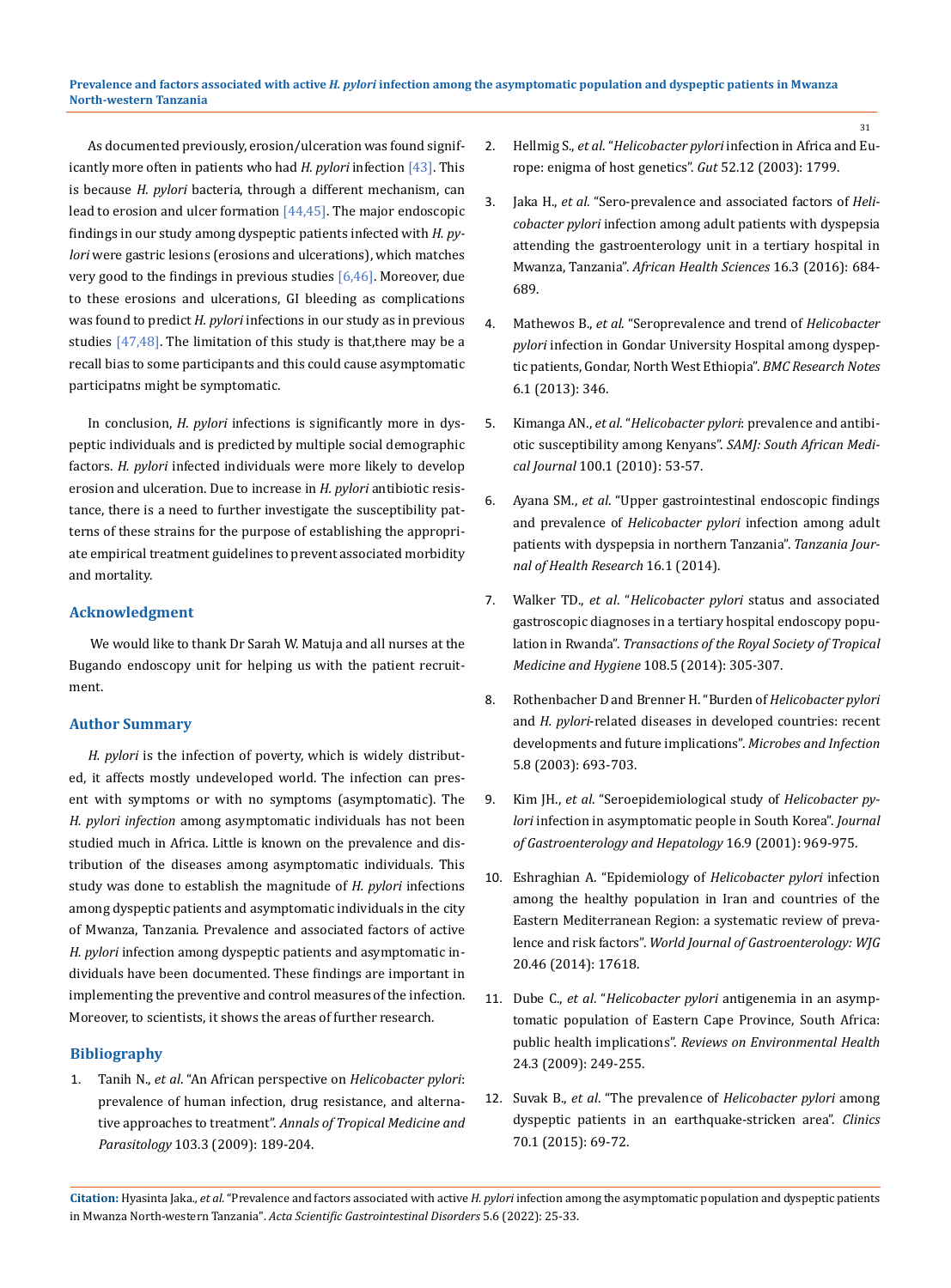- 13. Olokoba AB., *et al*[. "That dyspepsia in the young could be can](https://www.ncbi.nlm.nih.gov/pmc/articles/PMC3687867/)cer". *Nigerian Medical Journal: [Journal of the Nigeria Medical](https://www.ncbi.nlm.nih.gov/pmc/articles/PMC3687867/)  Association* [54.2 \(2013\): 143.](https://www.ncbi.nlm.nih.gov/pmc/articles/PMC3687867/)
- 14. Stanghellini V., *et al*[. "Gastroduodenal disorders".](https://pubmed.ncbi.nlm.nih.gov/27147122/) *Gastroenterology* [150.6 \(2016\): 1380-92.](https://pubmed.ncbi.nlm.nih.gov/27147122/)
- 15. Lee YY., *et al*[. "Sociocultural and Dietary Practices Among Ma](https://pubmed.ncbi.nlm.nih.gov/22221617/)[lay Subjects in the North-Eastern Region of Peninsular Malay](https://pubmed.ncbi.nlm.nih.gov/22221617/)[sia: A Region of Low Prevalence of](https://pubmed.ncbi.nlm.nih.gov/22221617/) *Helicobacter pylori* Infection". *Helicobacter* [17.1 \(2012\): 54-61.](https://pubmed.ncbi.nlm.nih.gov/22221617/)
- 16. Etukudo OM., *et al*. "Seroepidemiology of *[Helicobacter pylori](https://pubmed.ncbi.nlm.nih.gov/22891097/)* [infection among children seen in a tertiary hospital in Uyo,](https://pubmed.ncbi.nlm.nih.gov/22891097/)  southern Nigeria". *[Pan African Medical Journal](https://pubmed.ncbi.nlm.nih.gov/22891097/)* 12.1 (2012).
- 17. [Alvarado-Esquivel C. "Seroepidemiology of](https://www.ncbi.nlm.nih.gov/pmc/articles/PMC3884792/) *Helicobacter pylori* [infection in pregnant women in Rural Durango, Mexico".](https://www.ncbi.nlm.nih.gov/pmc/articles/PMC3884792/) *Inter[national Journal of Biomedical Science: IJBS](https://www.ncbi.nlm.nih.gov/pmc/articles/PMC3884792/)* 9.4 (2013): 224.
- 18. Zhu Y., *et al*[. "Risk factors and prevalence of](https://pubmed.ncbi.nlm.nih.gov/24550981/) *Helicobacter pylori* [infection in persistent high incidence area of gastric carcino](https://pubmed.ncbi.nlm.nih.gov/24550981/)ma in Yangzhong city". *[Gastroenterology Research and Practice](https://pubmed.ncbi.nlm.nih.gov/24550981/)* [\(2014\): 2014.](https://pubmed.ncbi.nlm.nih.gov/24550981/)
- 19. Ozaydin N., *et al*[. "Prevalence and risk factors of](https://pubmed.ncbi.nlm.nih.gov/24359515/) *Helicobacter pylori* [in Turkey: a nationally-representative, cross-sectional,](https://pubmed.ncbi.nlm.nih.gov/24359515/)  [screening with the 13 C-Urea breath test".](https://pubmed.ncbi.nlm.nih.gov/24359515/) *BMC Public Health*  [13.1 \(2013\): 1215.](https://pubmed.ncbi.nlm.nih.gov/24359515/)
- 20. [Hanafi MI and Mohamed AM. "](https://pubmed.ncbi.nlm.nih.gov/23528531/)*Helicobacter pylori* infection: [seroprevalence and predictors among healthy individuals in](https://pubmed.ncbi.nlm.nih.gov/23528531/)  Al Madinah, Saudi Arabia". *[The Journal of the Egyptian Public](https://pubmed.ncbi.nlm.nih.gov/23528531/) [Health Association](https://pubmed.ncbi.nlm.nih.gov/23528531/)* 88.1 (2013): 40-45.
- 21. Perdichizzi G., *et al*. "Gastric infection by *[Helicobacter pylori](https://pubmed.ncbi.nlm.nih.gov/8722311/)* [and antral gastritis in hyperglycemic obese and in diabetic](https://pubmed.ncbi.nlm.nih.gov/8722311/)  subjects". *[The New Microbiologica](https://pubmed.ncbi.nlm.nih.gov/8722311/)* 19.2 (1996): 149-154.
- 22. Xu C., *et al*. "Prevalence of *[Helicobacter pylori](https://pubmed.ncbi.nlm.nih.gov/25256639/)* infection and its [relation with body mass index in a Chinese population".](https://pubmed.ncbi.nlm.nih.gov/25256639/) *Helicobacter* [19.6 \(2014\): 437-442.](https://pubmed.ncbi.nlm.nih.gov/25256639/)
- 23. Webberley M WJ., *et al*[. "Seroepidemiology of](https://www.ncbi.nlm.nih.gov/pmc/articles/PMC3974532/) *Helicobacter pylori* [infection in vegans and meat -eaters".](https://www.ncbi.nlm.nih.gov/pmc/articles/PMC3974532/) *Epidermiology and Infection* [108.3 \(1992\): 457-461.](https://www.ncbi.nlm.nih.gov/pmc/articles/PMC3974532/)
- 24. Hunt R., *et al*. "*Helicobacter pylori* [in developing countries.](https://pubmed.ncbi.nlm.nih.gov/21961099/)  [World gastroenterology organisation global guideline".](https://pubmed.ncbi.nlm.nih.gov/21961099/) *Journal [of Gastrointestinal and Liver Diseases](https://pubmed.ncbi.nlm.nih.gov/21961099/)* 20.3 (2011): 299-304.

25. NF Tanih BIO., *et al*. "*[Helicobacter pylori](https://pubmed.ncbi.nlm.nih.gov/21081026/)* prevalence in dyspep[tic patients in the Eastern Cape province - race and disease](https://pubmed.ncbi.nlm.nih.gov/21081026/)  status". *[South African Medical Journal](https://pubmed.ncbi.nlm.nih.gov/21081026/)* 100 (2010): 734-747.

32

- 26. Archampong TNA., *et al*. "Epidemiology of *[Helicobacter pylori](https://pubmed.ncbi.nlm.nih.gov/26430475/)* [infection in dyspeptic Ghanaian patients".](https://pubmed.ncbi.nlm.nih.gov/26430475/) *Pan African Medical Journal* [20.1 \(2015\).](https://pubmed.ncbi.nlm.nih.gov/26430475/)
- 27. [Feldman RA EA and Hardie JM. "Epidemiology Epidemiology](https://pubmed.ncbi.nlm.nih.gov/9604429/)  of *Helicobacter pylori*[: acquisition, transmission, population](https://pubmed.ncbi.nlm.nih.gov/9604429/)  [prevalence and disease-to-infection ratio".](https://pubmed.ncbi.nlm.nih.gov/9604429/) *British Medical Bulletin* [54 \(1998\): 39-53.](https://pubmed.ncbi.nlm.nih.gov/9604429/)
- 28. [Marshall BJW HM. "The relation of](https://pubmed.ncbi.nlm.nih.gov/15656929/) *Helicobacter pylori* to gas[tric adenocarcinoma and lymphoma: pathophysiology, epide](https://pubmed.ncbi.nlm.nih.gov/15656929/)[miology, screening, clinical presentation, treatment, an pre](https://pubmed.ncbi.nlm.nih.gov/15656929/)vention". *[Medical Clinics of North America](https://pubmed.ncbi.nlm.nih.gov/15656929/)* 89 (2005): 313-344.
- 29. [Perez-Perez GI RD and Brenner H. "Epidemiology of](https://pubmed.ncbi.nlm.nih.gov/25167938/) *Helico[bacter pylori](https://pubmed.ncbi.nlm.nih.gov/25167938/)* infection". *Helicobacter* 9 (2004): 1-6.
- 30. Shakya RP., *et al*. "Prevalence of *[Helicobacter pylori](https://www.ncbi.nlm.nih.gov/pmc/articles/PMC3868123/)* among Pa[tients undergoing Gastrodudenoscopy in a Hospital in West](https://www.ncbi.nlm.nih.gov/pmc/articles/PMC3868123/)ern Nepal". *[Journal of Lumbini Medical College](https://www.ncbi.nlm.nih.gov/pmc/articles/PMC3868123/)* 5.2 (2017): 69- [73.](https://www.ncbi.nlm.nih.gov/pmc/articles/PMC3868123/)
- 31. Kukreja AK., *et al*[. "Prevalence and risk factors of](https://www.researchgate.net/publication/327827098_Prevalence_and_risk_factors_of_Helicobacter_pylori_infections_in_the_patients_suffering_from_acid-peptic_disease_at_tertiary_care_center_Gujarat_India/fulltext/5ba6e43b92851ca9ed1f2ebe/Prevalence-and-risk-factors-of-Helicobacter-pylori-infections-in-the-patients-suffering-from-acid-peptic-disease-at-tertiary-care-center-Gujarat-India.pdf) *Helicobacter pylori* [infections in the patients suffering from acid-peptic dis](https://www.researchgate.net/publication/327827098_Prevalence_and_risk_factors_of_Helicobacter_pylori_infections_in_the_patients_suffering_from_acid-peptic_disease_at_tertiary_care_center_Gujarat_India/fulltext/5ba6e43b92851ca9ed1f2ebe/Prevalence-and-risk-factors-of-Helicobacter-pylori-infections-in-the-patients-suffering-from-acid-peptic-disease-at-tertiary-care-center-Gujarat-India.pdf)[ease at tertiary care center, Gujarat, India".](https://www.researchgate.net/publication/327827098_Prevalence_and_risk_factors_of_Helicobacter_pylori_infections_in_the_patients_suffering_from_acid-peptic_disease_at_tertiary_care_center_Gujarat_India/fulltext/5ba6e43b92851ca9ed1f2ebe/Prevalence-and-risk-factors-of-Helicobacter-pylori-infections-in-the-patients-suffering-from-acid-peptic-disease-at-tertiary-care-center-Gujarat-India.pdf) *International Jour[nal of Advances in Medicine](https://www.researchgate.net/publication/327827098_Prevalence_and_risk_factors_of_Helicobacter_pylori_infections_in_the_patients_suffering_from_acid-peptic_disease_at_tertiary_care_center_Gujarat_India/fulltext/5ba6e43b92851ca9ed1f2ebe/Prevalence-and-risk-factors-of-Helicobacter-pylori-infections-in-the-patients-suffering-from-acid-peptic-disease-at-tertiary-care-center-Gujarat-India.pdf)* 5.5 (2018): 1250.
- 32. Khoder G., *et al*. "Prevalence of *[Helicobacter pylori](https://pubmed.ncbi.nlm.nih.gov/30939800/)* and its as[sociated factors among healthy asymptomatic residents in the](https://pubmed.ncbi.nlm.nih.gov/30939800/)  [United Arab Emirates".](https://pubmed.ncbi.nlm.nih.gov/30939800/) *Pathogens* 8.2 (2019): 44.
- 33. Dube C., *et al*. "*Helicobacter pylori* [antigenemia in an asymp](https://pubmed.ncbi.nlm.nih.gov/19891122/)[tomatic population of Eastern Cape Province, South Africa:](https://pubmed.ncbi.nlm.nih.gov/19891122/)  public health implications". *[Reviews on Environmental Health](https://pubmed.ncbi.nlm.nih.gov/19891122/)*  [24.3 \(2009\): 249-55.](https://pubmed.ncbi.nlm.nih.gov/19891122/)
- 34. Fang Y-J., *et al*. "Accuracy of rapid *[Helicobacter pylori](https://pubmed.ncbi.nlm.nih.gov/31926791/)* antigen [tests for the surveillance of the updated prevalence of](https://pubmed.ncbi.nlm.nih.gov/31926791/) *H. pylori* in Taiwan". *[Journal of the Formosan Medical Association](https://pubmed.ncbi.nlm.nih.gov/31926791/)* [\(2020\).](https://pubmed.ncbi.nlm.nih.gov/31926791/)
- 35. Chen H-L., *et al*[. "Socioeconomic status, personal habits, and](https://pubmed.ncbi.nlm.nih.gov/24389268/)  prevalence of *Helicobacter pylori* [infection in the inhabitants](https://pubmed.ncbi.nlm.nih.gov/24389268/)  of Lanyu". *[Journal of the Formosan Medical Association](https://pubmed.ncbi.nlm.nih.gov/24389268/)* 113.5 [\(2014\): 278-283.](https://pubmed.ncbi.nlm.nih.gov/24389268/)